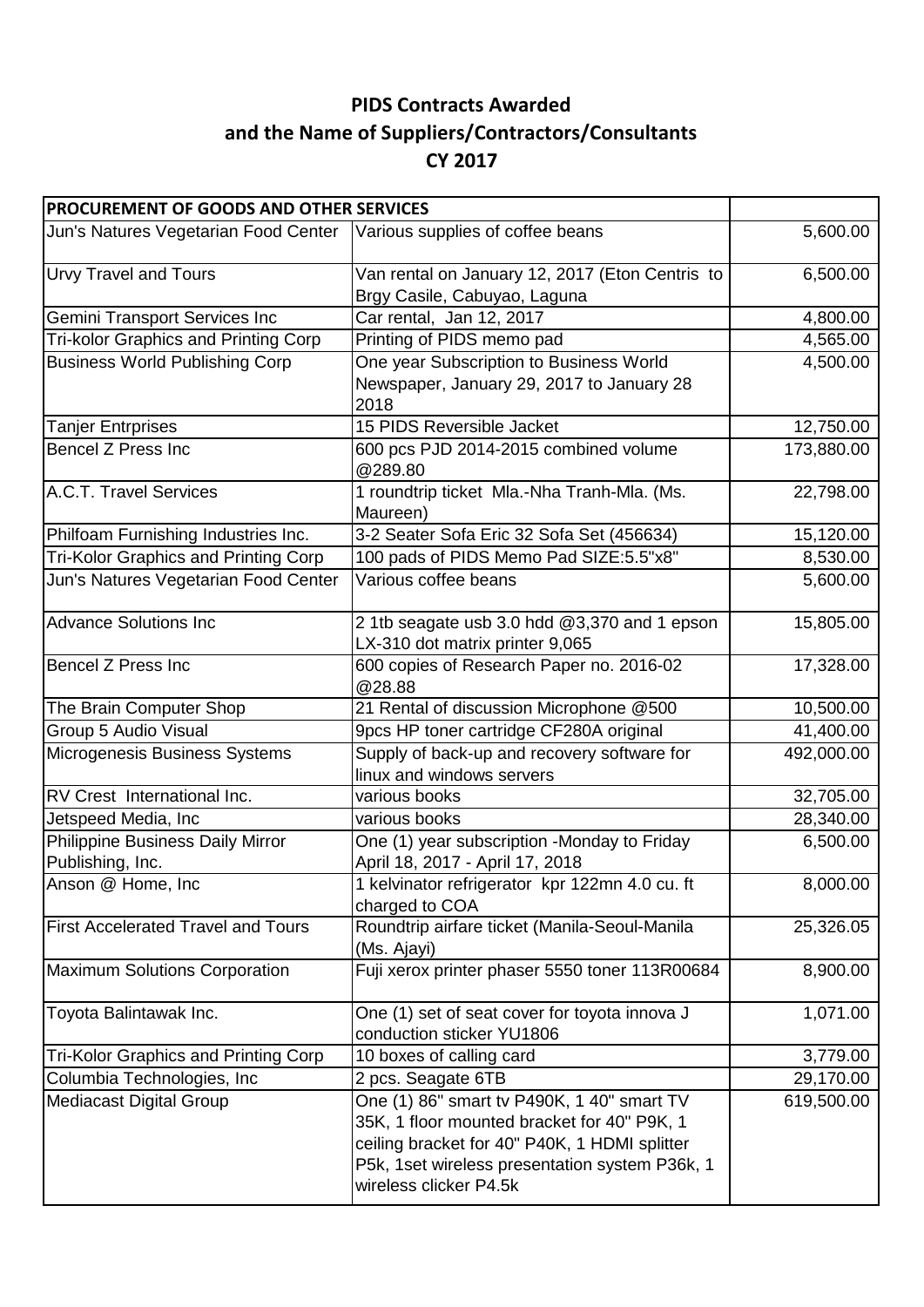| VJ Graphics Arts, Inc.                      | 600 copies printing of pids book2017-02<br>unintendedconsequences: the folly of uncritical                                                               | 78,600.00    |
|---------------------------------------------|----------------------------------------------------------------------------------------------------------------------------------------------------------|--------------|
|                                             | thinking book                                                                                                                                            |              |
| Ellison Enterprises Corp.                   | Various t shirt (98pcs)                                                                                                                                  | 14,315.00    |
| <b>Stitch Mould &amp; Print Trading</b>     | Embroidery 98 tshrits                                                                                                                                    | 4,720.00     |
| Philippine Daily Inquirer, Inc.             | Subcription renewal for 1 year (Monday to<br>sunday) v april 25, 2017 - april 24, 2018                                                                   | 5,082.00     |
| <b>Cal Print Works</b>                      | 100 4gb card type usb                                                                                                                                    | 32,500.00    |
| Imax Technologies Inc.                      | 3 pcs Neogate TA3200-32 ports                                                                                                                            | 225,000.00   |
| Columbia Technologies, Inc                  | 8 pcs Asus RT AC5300 1000+2167+2167mbps                                                                                                                  | 154,480.00   |
| Maximum Solutions Corporation               | Fuji xerox docuprint c5005D (1 waste toner<br>bottle P2,190, Toner Cartridge No. CT201664<br>P11,140.00 and 1 Toner Cartridge no.<br>CT201665 P33,520.00 | 46,850.00    |
| <b>First Accelerated Travel and Tours</b>   | Airfare of Ms. Mela: Manila-Hanoi-Manila May10-<br>14,2017                                                                                               | 31,550.72    |
| <b>NJR General Merchandising, Inc</b>       | 25 pcs PIDS-engrave pen                                                                                                                                  | 6,875.00     |
| Microgenesis Business Systems               | 100 licences of Sophos endpoint protection<br>advanced@4445 each and 100 licences Sophos<br>exploit protection                                           | 889,000.00   |
| Microgenesis Business Systems               | IT System Management Software (Kaseya)                                                                                                                   | 356,000.00   |
| Columbia Technologies, Inc                  | Three (3) 8tb seagate stel8000300 backup plus<br>desk                                                                                                    | 56,400.00    |
| <b>Crown Service Center</b>                 | One (1) 2SMF Battery for Isuzu SKV781                                                                                                                    | 5,800.00     |
| <b>Compucare Center</b>                     | One (1) canon IP-110 portable printer@<br>P11,895.00 1 Oppo F1S 64gb mobile phone @<br>P13,475.00                                                        | 25,370.00    |
| Microgenesis Business Systems               | One (1) APC Smart UPS P99,700.00/ 1 Lenovo<br>server P299,500.00/ 1Palo alto network firewall<br>P828,800.00                                             | 1,228,000.00 |
| PC Worx IT Solutions Inc.                   | 20 pcs 16GB usb flashdrive sandisk cruzer edge<br>blackred                                                                                               | 6,400.00     |
| One Mall O'Poly World Inc -SM<br>Megamall   | One (1) A1601 F1S upgrade 4gb/64gb<br>16mp/13mp 5.5" OC 1.5GHZ lollipop rosegold                                                                         | 13,990.00    |
| <b>Tri-Kolor Graphics and Printing Corp</b> | 600 copies of Research Paper no. 2017-01                                                                                                                 | 51,420.00    |
| Innovation Printshoppe, Inc.                | 6 boxes of PIDS mailing envelope                                                                                                                         | 5,340.00     |
| VJ Graphic Arts, Inc.                       | 50 reams of PIDS letterhead                                                                                                                              | 17,500.00    |
| <b>Bencel Z Press Inc</b>                   | 2000 copies DRN 2016 Oct-Dec                                                                                                                             | 20,720.00    |
| Microgenesis Business Systems               | One (1) 16GB (2Rx4 4GBIT 1.2V) PC4-17000<br>2133MHZ                                                                                                      | 16,500.00    |
| Systems Variable Technologies               | 4 temperature monitoring tools                                                                                                                           | 63,648.00    |
| <b>Compucare Center</b>                     | One (1) Sony LCD-4gb digital voice recorder<br>@P5,195 and 1 Seagate 1TB P3,245                                                                          | 8,440.00     |
| Furn Apt Design Corp.                       | One (1) lot supply and installation of Modular<br>Partition (PMD)                                                                                        | 109,278.52   |
| <b>G-Six Marketing</b>                      | One (1) 3smf motolite gold battery                                                                                                                       | 6,400.00     |
| Innovation Printshoppe, Inc.                | 500 pcs of PIDS 2017 anniversary folder                                                                                                                  | 39,300.00    |
| Columbia Co. Ltd                            | Upgrade of STATA SE 14 to STATA MP15                                                                                                                     | US\$1365     |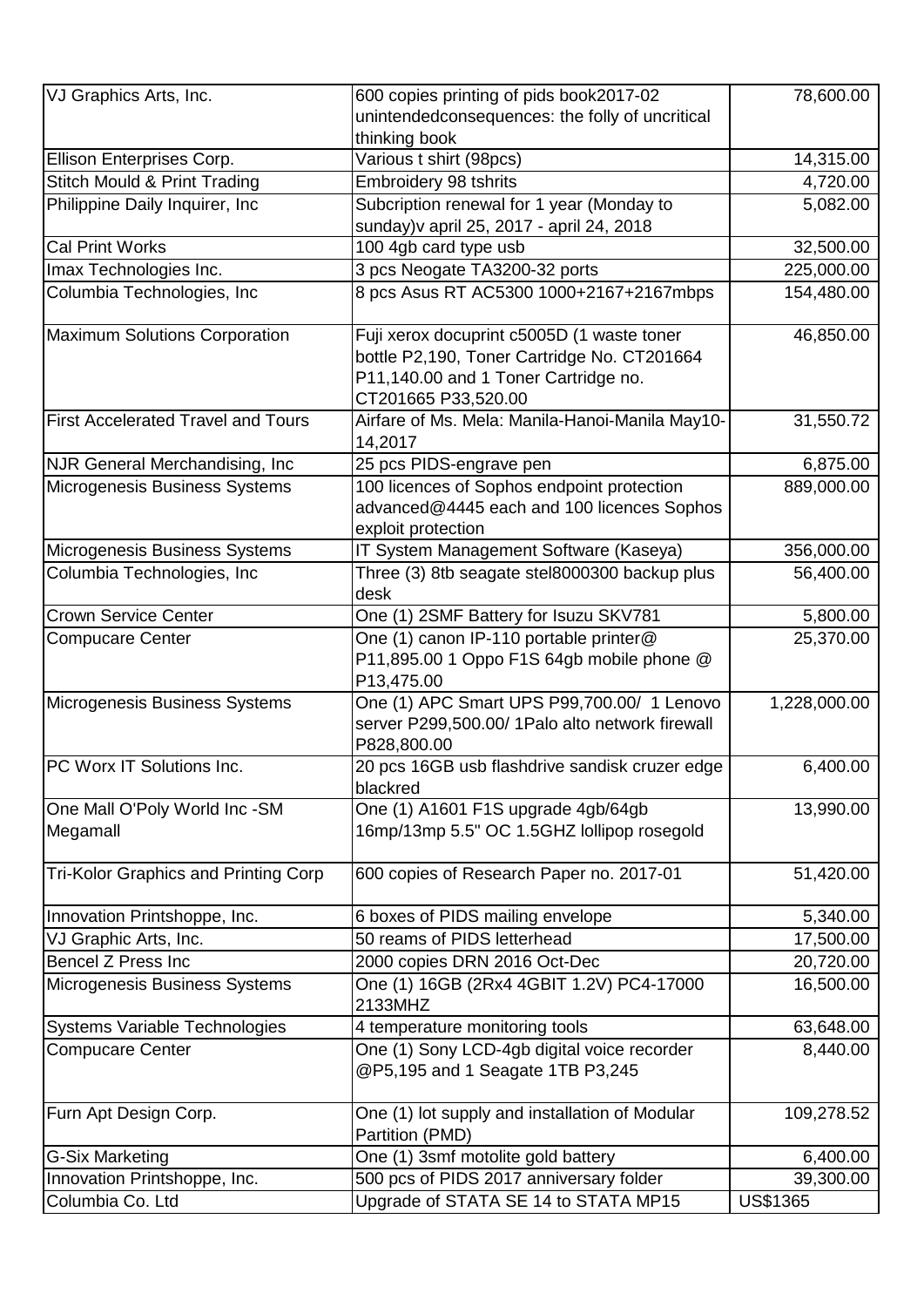| <b>Skyland Travel and Tours</b>                           | Various plane ticket for the impact evaluation<br>training                                                                                                                                                       | 531,088.81   |
|-----------------------------------------------------------|------------------------------------------------------------------------------------------------------------------------------------------------------------------------------------------------------------------|--------------|
| Innovation Printshoppe, Inc.                              | 1500 copies printing of the 2016 PIDS Annual<br>Report                                                                                                                                                           | 159,975.00   |
| The Travel Club                                           | One (1) pc medium luggage                                                                                                                                                                                        | 11,466.50    |
| Furn Apt Design Corp.                                     | Two (2) standing table plus dismantling fee of<br>1,500                                                                                                                                                          | 14,579.00    |
| <b>Link Network Solutions Inc</b>                         | Two (2) document scanners                                                                                                                                                                                        | 68,000.00    |
| <b>NJR General Merchandising, Inc</b>                     | 350 pcs Powerbank with printed logo PIDS@40<br>2600MAH                                                                                                                                                           | 50,750.00    |
| <b>Tanjer Enterprises</b>                                 | 200 PCS usb card 4gb                                                                                                                                                                                             | 57,800.00    |
| Imax Technologies Inc.                                    | 37pcs dlink usb ac technology dwa 171 desktop<br>wifi dwa 171                                                                                                                                                    | 39,072.00    |
| Microphase Corporation                                    | 37 pcs gen31710146100 genius headset                                                                                                                                                                             | 10,360.00    |
| Columbia Technologies, Inc.                               | 37 pcs APC UPS BX650                                                                                                                                                                                             | 129,870.00   |
| Innovation Printshoppe, Inc.                              | 150 pcs annual public policy conference 2017<br>poster                                                                                                                                                           | 8,700.00     |
| <b>DCI Int'l IT Solutions and Services</b><br>Corporation | 16 pcs HP elitebook 840 G4 notebook computer                                                                                                                                                                     | 1,568,000.00 |
| <b>Prudentialife Travel Services Inc</b>                  | One (1) plane ticket Mla-New Delhi-Mla (C.<br>Salazar)                                                                                                                                                           | 45,899.00    |
| Chateau Manufacturing                                     | 250 pcs conference bags (katsa bags)                                                                                                                                                                             | 50,000.00    |
| Labrador Factory Ph Ltd. Co                               | 80 pcs laptop sleeve for 13 inch laptop                                                                                                                                                                          | 257,040.00   |
| <b>Tanjer Enterprises</b>                                 | 200 pcs USB card 4gb                                                                                                                                                                                             | 57,800.00    |
| <b>Chateau Manufacturing</b>                              | 250 pcs conference bags (katsa bags) PIDS<br>ERIA-AEC public symposium and 500 pcs katsa<br>bags with PIDS@40 design                                                                                             | 150,000.00   |
| Auto Racing Tire and Car Care Center                      | One (1) pc supply of 3SMF Motolite gold battery<br>for SHV 117                                                                                                                                                   | 6,572.00     |
| <b>Bencel Z Press Inc</b>                                 | 600 copies of birth of a think tank booklet                                                                                                                                                                      | 27,738.00    |
| Group 5 Audio Visual                                      | 7 pcs CE311A and 7 pcs CE313A                                                                                                                                                                                    | 35,700.00    |
| Otus Copy Systems Inc                                     | 2 pcs fujixerox toner (cyan and magenta)                                                                                                                                                                         | 59,250.00    |
| One Mall O'Poly World Inc -SM<br>Megamall                 | One (1) A1601 F1S upgrade 4gb/64gb<br>16mp/13mp 5.5" OC 1.5GHZ lollipop rosegold                                                                                                                                 | 13,990.00    |
| <b>Prudentialife Travel Services Inc.</b>                 | Airfare Mla- Ho Chi Minh-Mla on Aug. 24-29,<br>2017 (Ms. Mau)                                                                                                                                                    | 20,676.00    |
| <b>Prudentialife Travel Services Inc.</b>                 | One (1) Airfare Mla- Ho Chi Minh-Mla on Aug.<br>29-31, 2017 for Dr. Quimba via PAL P21,218.00<br>and 1 airfare Mla- Ho Chi Minh-Mla on Aug. 29-<br>31, 2017 for Dr. Ballesteros via Cathay Pacific<br>P20,549.00 | 41,767.00    |
| <b>Glyptic Art Enterprise</b>                             | 13 plaque of appreciation                                                                                                                                                                                        | 11,285.00    |
| <b>Bencel Z Press Inc</b>                                 | 220 copies of 2017 annual public policy<br>conference (APPC) program booklet                                                                                                                                     | 22,057.20    |
| <b>Business World Publishing Corp</b>                     | One (1) year subscription businessworld<br>newspaper                                                                                                                                                             | 4,500.00     |
| <b>Bencel Z Press Inc</b>                                 | 600 copies APPC proceedings book                                                                                                                                                                                 | 181,728.00   |
| Go Daddy                                                  | SSL certificate for email exchange 3 years                                                                                                                                                                       | 19,857.00    |
| Henry's Professional Photo Marketing<br>Inc               | One (1) Fuji XA3 mirrorless camera                                                                                                                                                                               | 29,891.00    |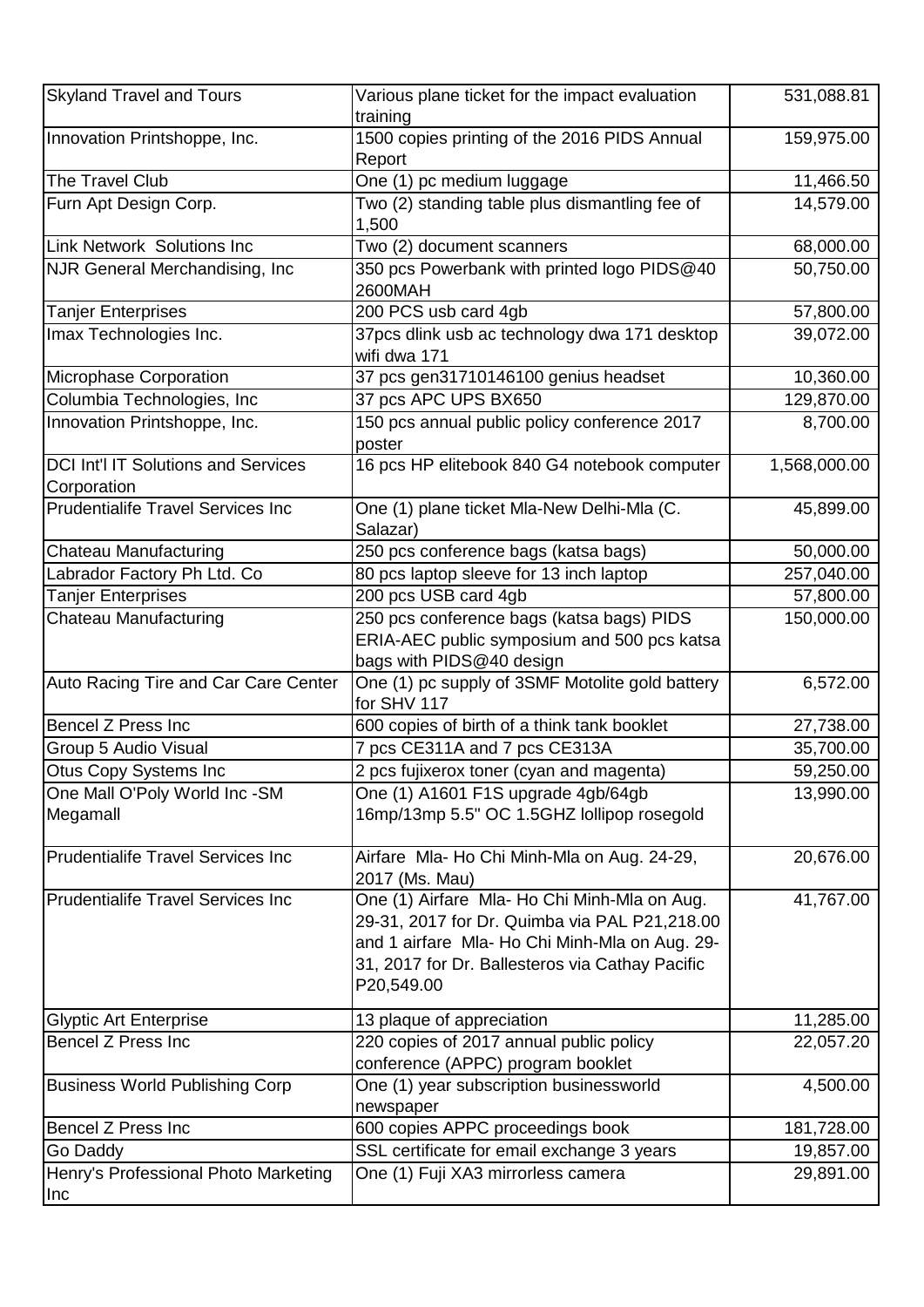| <b>Excellent Marketing</b>                            | Two (2) tires of Isuzu crosswind plate number<br><b>SKV791</b>                           | 8,500.00   |
|-------------------------------------------------------|------------------------------------------------------------------------------------------|------------|
| <b>Otus Copy Systems Inc</b>                          | Toner cartridge for Fuji xerox docuprint c5005d<br>blackP10,329.00 and yellow P29,760.00 | 40,089.00  |
| Printtalk Advertising Inc.                            | One (1) 2smf battery SKV791                                                              | 35,500.00  |
| Flash Media Corp                                      | 4 pcs 8x14 backdrop for ERIA                                                             | 60,480.00  |
| Labrador Factory Ph Ltd. Co                           | 10 pcs notebook cowhead                                                                  | 22,950.00  |
| <b>Glutech Enterprises</b>                            | Printing of manual 520 copies @P49.45 and<br>questionnaires 7,500copies @P11             | 108,214.00 |
| VJ Graphic Arts, Inc.                                 | 2000 copies DRN 2017 Jan-Mar                                                             | 21,000.00  |
| <b>Tanjer Entrprises</b>                              | 60 pcs 8gb usb                                                                           | 21,000.00  |
| <b>MCSA Marketing</b>                                 | Various supplies                                                                         | 30,513.00  |
| Columbia Technologies, Inc                            | Rack mounted server Lenovo X3650 M5 server                                               | 266,629.34 |
| <b>Bencel Z Press Inc</b>                             | DRN 2017 April-June 2000 copies                                                          | 20,840.00  |
| Mind Mover Publishing, Inc.                           | Various books                                                                            | 206,882.00 |
| Inteco                                                | Replacement of digital clock for official vehicle<br><b>SKV781</b>                       | 3,594.92   |
| Sioti's Travel and Tours Services                     | One (1) van rental calapan, oriental mindoro<br>Oct.16,17,18 & 19, 2017                  | 9,500.00   |
| Labrador Factory Ph Ltd. Co                           | 12 pcs refillable leather notebook                                                       | 47,750.00  |
| <b>Compucare Center</b>                               | 105 pcs 8gb apacer usb flashdrive                                                        | 31,185.00  |
| Microgenesis Business Systems                         | Sophos email security appliance                                                          | 554,000.00 |
| <b>Bencel Z Press Inc</b>                             | 600 copies PJD 2016 first semester                                                       | 71,730.00  |
| Philippine Consortium For Social                      | 3 Nvivo 11 plus license for windows                                                      | 270,000.00 |
| Welfare and Human Development                         |                                                                                          |            |
| Research Inc                                          |                                                                                          |            |
| <b>CKMJ Van Rental</b>                                | Van rental                                                                               | 12,500.00  |
| Allcard Plastics Philippines, Inc                     | One (1) dual sided colored ID card printer                                               | 60,000.00  |
| Chateau Manufacturing                                 | 300 pcs PIDS canvass bags                                                                | 60,000.00  |
| G Six Marketing, Inc.                                 | 2smf battery                                                                             | 6,200.00   |
| Chateau Manufacturing                                 | 200 bags for PASCN                                                                       | 40,000.00  |
| Labrador Factory Ph Ltd. Co                           | 30 pcs laptop sleeve token for speakers JEF<br>forum                                     | 105,200.00 |
| E2E Solutions Management Phil., Inc.                  | 3 biometric (fingerfrint scanner)                                                        | 86,700.00  |
| <b>Compucare Center</b>                               | One (1) laserjet printer                                                                 | 68,045.00  |
| Imax Technologies Inc.                                | 6 yealink T46S executive IP Phone                                                        | 117,000.00 |
| The Brain Computer Shop                               | 25 Rental Microphone                                                                     | 12,500.00  |
| Flash Media Corp                                      | Printing of 2 pcs. Vertical back drop for JEP<br>Project                                 | 26,460.00  |
| <b>Bluechairs Office Furniture Specialists</b><br>Inc | 6 sliding steel door cabinet                                                             | 48,600.00  |
| Office Warehouse, Inc                                 | 5 paper shredders                                                                        | 116,375.75 |
| Robinsons True Serve Hardware Phils.,                 | 10L shop vaccum micro                                                                    | 5,599.00   |
| Inc.                                                  |                                                                                          |            |
| Dexterton                                             | One (1) Prestar - NF 301 heavy duty push cart                                            | 7,600.00   |
| <b>Centro Creativo Enterprises</b>                    | Soundproofing/reduction of sound of PIDS<br>conferrence (cancelled)                      | Cancelled  |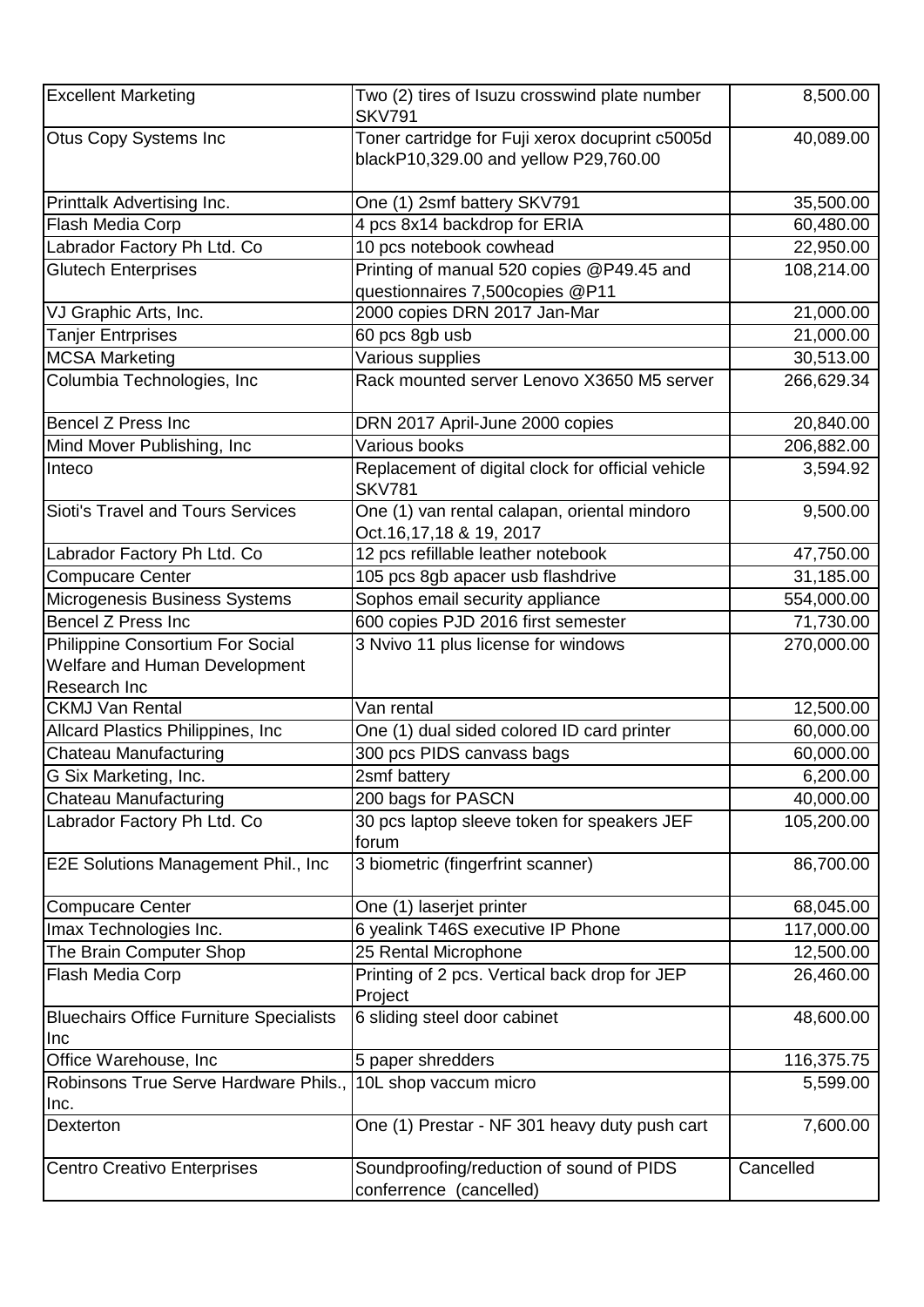| Innovation Printshoppe, Inc.                               | 5 reams PASCN letterhead                                                                     | 6,925.00   |
|------------------------------------------------------------|----------------------------------------------------------------------------------------------|------------|
| Innovation Printshoppe, Inc.                               | 1000 pcs mailing envelope                                                                    | 6,450.00   |
| Summit Furnishings, Inc.                                   | 82 pcs beta 2 chair ring type armrest butterfly -<br>mechanism                               | 424,350.00 |
| <b>Silverfox Travel and Tours</b>                          | 2 units minibus/coaster dec. 5-7 research<br>planning Baguio City                            | 98,000.00  |
| <b>Commonwealth Tire</b>                                   | One (1) smf battery for SKV791                                                               | 5,950.00   |
| Innovation Printshoppe, Inc.                               | 300 pcs PASCN notebook                                                                       | 26,820.00  |
| <b>Zlatni Travel and Tours</b>                             | One (1) van rental manila to Baguio 1pm                                                      | 8,400.00   |
| <b>Zlatni Travel and Tours</b>                             | One (1) van rental la trinidad to QC dec 7, 2017                                             | 8,400.00   |
| <b>Zlatni Travel and Tours</b>                             | One (1) van rental PIDS to subic vice versa dec<br>7 - 8, 2017                               | 10,080.00  |
| <b>Field and Outdoor Explore Travel</b><br><b>Services</b> | Dec. 13 & 14, 2017 van rental                                                                | 33,600.00  |
| <b>Ynzal Marketing Corporation</b>                         | 3 12-month subscription of adobe creative cloud<br>all apps                                  | 143,400.00 |
| <b>Ynzal Marketing Corporation</b>                         | 40 licenses adobe acrobat pro (perpetual<br>license)                                         | 819,440.00 |
| Jay C. Designs, Inc.                                       | Acrylic wall mount/frame                                                                     | 26,140.00  |
| Henry's Professional Photo Marketing<br><b>Inc</b>         | One (1) Nikon Lens AF-S 24-70mm F2.8E                                                        | 108,800.00 |
| Furn Apt Design Corp.                                      | 3 vertical safe file cabinets                                                                | 57,960.00  |
| VJ Graphic Arts, Inc.                                      | DRN July to Sep, 2017                                                                        | 29,000.00  |
| Abundance Transworld and Transport,<br>Inc.                | Coaster rental Dec 19-20, 2017 PASCN<br>Planning workshop                                    | 28,000.00  |
| Bencel Z Press Inc                                         | 8 policy notes (2017-07,08,09,13,15,17,20 & 21)<br>1000 copies each policy notes             | 62,320.00  |
| <b>Printon Press</b>                                       | 7 issues of PN (2017-06,11,12,14,18,19,22)<br>1000 copies each policy notes                  | 58,000.00  |
| <b>SM Hypermarket</b>                                      | Tokens/Giveaways for 82 pax                                                                  | 43,962.00  |
| Fino Leatherware                                           | Five (5) mens wallet billfold                                                                | 9,975.00   |
| Softwalk International Mdse, Co.                           | Five (5) mens leather bag                                                                    | 31,900.00  |
| <b>Healthy Options</b>                                     | Five (5) healthy options boxes                                                               | 36,090.00  |
| American Technologies, Inc.                                | <b>Barcode Scanner</b>                                                                       | 50,000.00  |
| IHS Global Inc.                                            | 10 eviews 10 single user standard for windows                                                | US\$15250  |
| People's Independent Media, Inc.                           | One (1) yr subscription (M-F) 01/17/18-1/17/19                                               | 5,200.00   |
| Manila Bulletin Publishing Corp                            | One (1) yr subscription (M-Sun)01/01/18-<br>12/31/18                                         | 6,656.00   |
| Philstar Daily, Inc                                        | One (1) yr subscription (M-Sun)01/01/18-<br>12/31/18                                         | 6,534.00   |
| Philippine Daily Inquirer, Inc.                            | Two (2) lot of 1 yr subscription (M-sun) 01/01/18-<br>12/31/18                               | 10,164.00  |
| The Manila Times Publishing Corp                           | One (1) yr subscription (M-Sat) 01/01/18-<br>12/31/18                                        | 5,760.00   |
| Industrial & Transport Equipment, Inc.<br>QA               | 65,000 change oil preventive maintenance<br><b>SKV781</b>                                    | 4,503.68   |
| Toyota Balintawak, Inc                                     | 15,000km check up and change oil for vehicle<br>Toyota Innova J w/ conduction sticker YU4699 | 11,149.00  |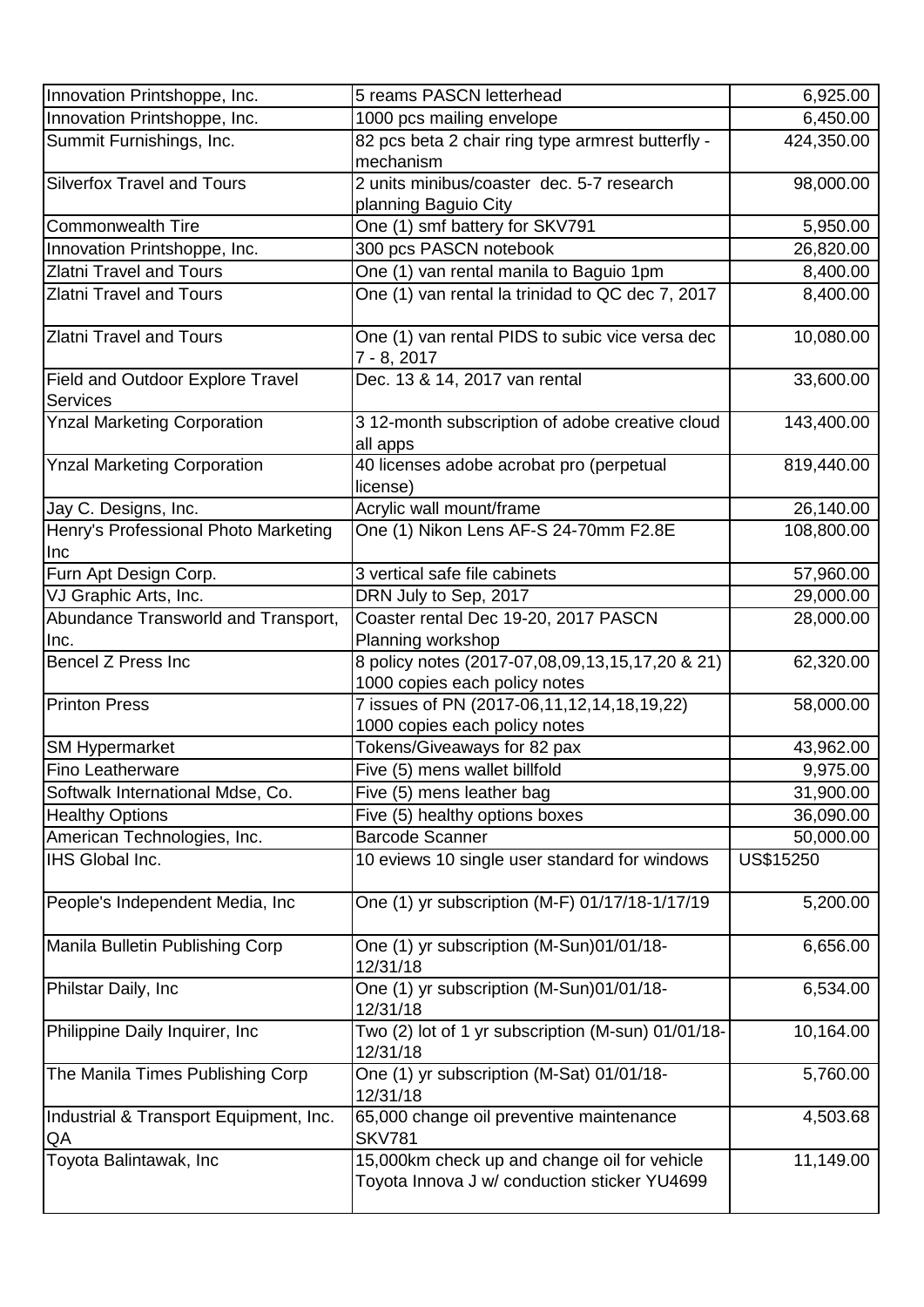| Toyota North Edsa                                                             | 10,000 kms check up and change oil for Toyota<br>Fortuner YT7876                          | 9,855.00               |
|-------------------------------------------------------------------------------|-------------------------------------------------------------------------------------------|------------------------|
| <b>Isuzu Manila</b>                                                           | 35,000 kms check up and change oil of SKV 791                                             | 5,294.68               |
| Industrial & Transport Equipment, Inc. -<br>Edsa                              | Replacement of alternator belt and plate bulb of<br>Isuzu crosswind 2012 plate no. SKV791 | 1,673.97               |
| Toyota Quezon Avenue, Inc.                                                    | 30,000 kms preventive maintenance Toyota<br>Innova with conduction sticker YU1806         | 25,295.24              |
| Industrial & Transport Equipment, Inc.<br>QA                                  | 70,000 kms check up and change oil Isuzu<br>crosswind SKV781                              | 6,430.83               |
| Toyota Quezon Avenue, Inc.                                                    | Additional job for JO#006 (replacement of<br>brakepads and aircon filter)                 | 2,426.81               |
| Industrial & Transport Equipment, Inc.<br>QA                                  | Additional job for JO#007 (replacement of clutch<br>repair kit)                           | 1,312.07               |
| <b>Isuzu Commonwealth</b>                                                     | SKV781 replacement of front LH/RH discs/<br>replacement of front brake pads               | 38,958.00              |
| <b>Isuzu Manila</b>                                                           | 40,000 km check up and change oil of SKV 791                                              | 11,434.58              |
| Toyota Balintawak, Inc                                                        | 35000 km check-up of YU1806                                                               | 11,405.00              |
| Nissan North Edsa                                                             | 55000 km check-up SHV117                                                                  | 7,237.00               |
| <b>Isuzu Manila</b>                                                           | 75000 km check-up of SKV781                                                               | 6,243.68               |
| Inteco -Industrial & Transport                                                | Replacement of air cleaner and aircon belt                                                | 3,240.87               |
| Equipment, Inc -Q. Ave.                                                       | <b>SKV791</b>                                                                             |                        |
| Toyota Balintawak, Inc                                                        | 20,000 km check-up and change oil YU4699                                                  | 11,712.00              |
| Toyota Balintawak, Inc                                                        | 40,000km check-up Toyota Innova J YU1806                                                  | 16,781.00              |
| Nissan North Edsa                                                             | 60,000 km check up of SHV117                                                              | 15,847.53              |
| Act Industrial Enterprises and Techno                                         | Refill of 14 units dry chemical fire extinguishers                                        | 3,360.00               |
| Systems, Inc<br><b>Isuzu Manila</b>                                           |                                                                                           |                        |
| Toyota Commonwealth Inc                                                       | 80,000 km check-up of SKV781<br>15,000 km check-up of YT7876                              | 12,287.09<br>13,037.00 |
| <b>Isuzu Manila</b>                                                           |                                                                                           | 26,414.57              |
|                                                                               | SKV781 (oil fan drain plug; stud & bolt; brake<br>cylinder; all belts & plate light bulb  |                        |
| Toyota Balintawak, Inc.                                                       | 95,000 km check-up and change oil SJA382                                                  | 5,742.00               |
| Inteco -Industrial & Transport<br>Equipment, Inc -Q. Ave.                     | 45,000 km check-up and change oil SKV971                                                  | 5,227.51               |
| <b>Centro Creativo Enterprises</b>                                            | Soundproofing/reduction of sound of PIDS<br>conferrence                                   | 440,416.29             |
| Toyota Balintawak Inc.                                                        | 45K kms. check and change oil YU1806                                                      | 7,475.00               |
| Ms. Sophia Maria M. Cuevas                                                    | Passing the Torch Book Project                                                            | 105,000.00             |
| Wifi City, Inc.                                                               | Provision of Primary and Secondary Internet<br>Connetion                                  | 518,400.00             |
| Re-development of the PIDS Human<br><b>Resource Information System (HRIS)</b> | E2E Solutions Management Phils. Inc.                                                      | 300,000.00             |
| PROCUREMENT OF INFRASTRUCTURE PROJECT                                         |                                                                                           |                        |
| -NONE-                                                                        |                                                                                           |                        |
|                                                                               |                                                                                           |                        |
|                                                                               |                                                                                           |                        |